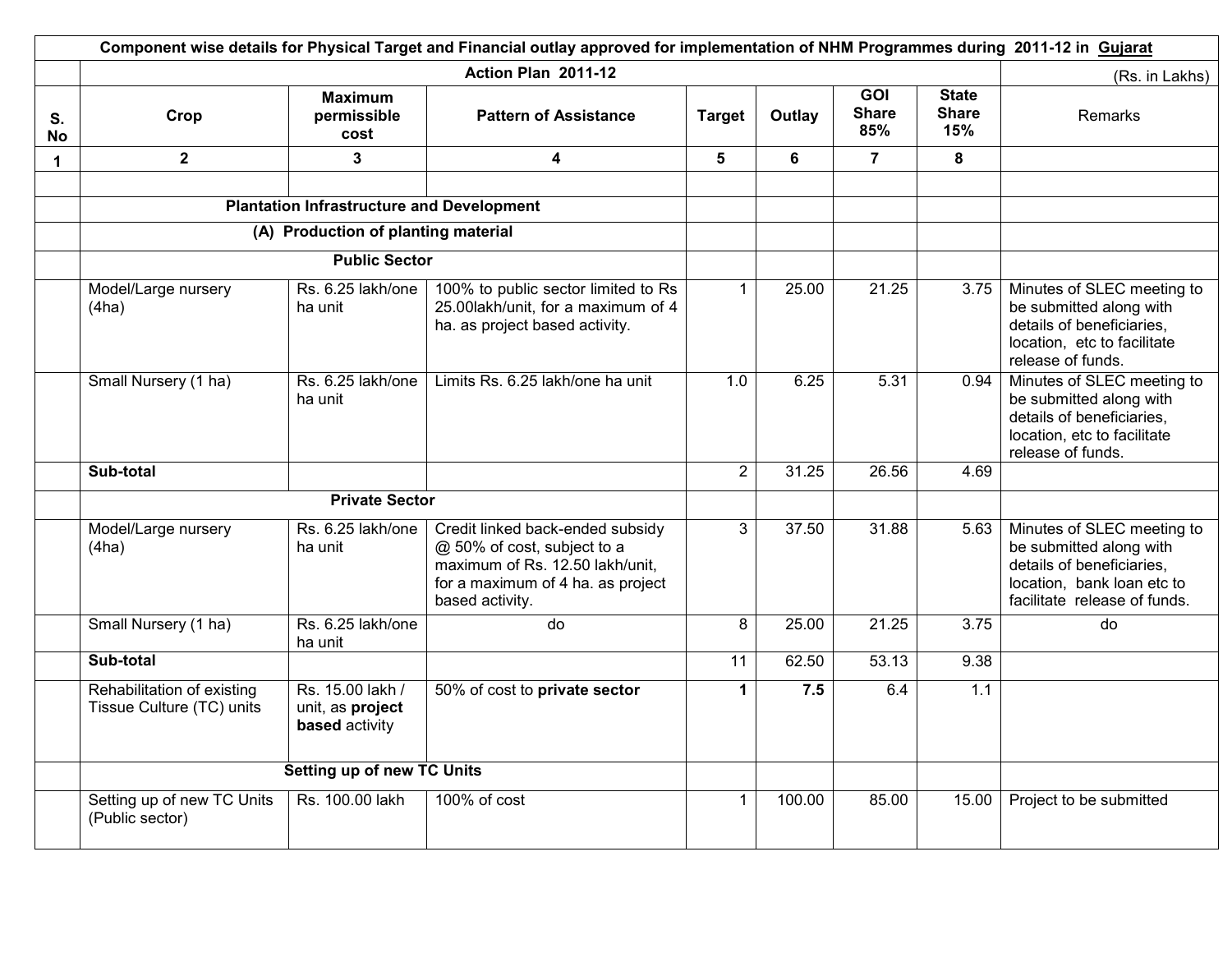|              | Setting up of new TC Units<br>(Pvt. sector)                                                                                            | Rs. 100.00 lakh                       | Credit linked back ended subsidy<br>@ 50% of cost.                                                                                                                                                                                                                                                                                                                                     | 3    | 150.00 | 127.50 | 22.50 | Project to be submitted                   |
|--------------|----------------------------------------------------------------------------------------------------------------------------------------|---------------------------------------|----------------------------------------------------------------------------------------------------------------------------------------------------------------------------------------------------------------------------------------------------------------------------------------------------------------------------------------------------------------------------------------|------|--------|--------|-------|-------------------------------------------|
|              | Seed infrastructure (for<br>handling, processing,<br>packing, storage etc. of<br>seeds of horticulture crops)<br><b>Private Sector</b> | Rs. 200.00 lakh                       | 100% of cost to public sector and<br>in case of private sector, credit<br>linked back ended subsidy @ 50%<br>of cost of project.                                                                                                                                                                                                                                                       | 1.00 | 20.00  | 17.00  | 3.00  | Project to be submitted                   |
|              | Sub-total                                                                                                                              |                                       |                                                                                                                                                                                                                                                                                                                                                                                        |      | 277.50 | 229.50 | 40.50 |                                           |
| $\mathbf{2}$ |                                                                                                                                        |                                       | Establishment of new gardens / Area Expansion                                                                                                                                                                                                                                                                                                                                          |      |        |        |       |                                           |
|              |                                                                                                                                        | maximum area of 4 ha per beneficiary) | Fruit crops other than cost intensive crops using normal spacing (For a                                                                                                                                                                                                                                                                                                                |      |        |        |       |                                           |
|              |                                                                                                                                        | <b>Fruits - Perennials</b>            |                                                                                                                                                                                                                                                                                                                                                                                        |      |        |        |       |                                           |
|              | (a) High density planting<br>(Mango)                                                                                                   | Rs.66700 /ha                          | Maximum of Rs. 33350/- per ha.<br>(50% of cost for meeting the<br>expenditure on planting material<br>and cost of material for INM/IPM<br>etc. in 3 installments of 60:20:20<br>subject to survival rate of 75% in<br>2nd year and 90% in3rd year).                                                                                                                                    | 800  | 160.08 | 136.07 | 24.01 | Spacing of crop to be<br>indicates to NHM |
|              | b) Sapota                                                                                                                              | Rs.37000/ha                           | Maximum of Rs. 27750/- per<br>ha.(75% of cost for meeting the<br>expenditure on planting material<br>and cost of material for INM/IPM,<br>in 3 installments of 60:20:20<br>subject to survival rate of 75% in<br>2nd year and 90% in 3rd year for<br>perennial crops and for non<br>perennial crops in 2 installments of<br>75:25) subject to survival rate of<br>90% in second year). | 50   | 8.33   | 7.08   | 1.25  |                                           |
|              | c) Mango                                                                                                                               | Rs.22000/ha                           | Maximum of Rs.16500/- per ha.<br>(75% of cost for meeting the<br>expenditure on planting material<br>and cost of material for INM/IPM,<br>in 3 installments of 60:20:20<br>subject to survival rate of 75% in<br>2nd year and 90% in 3rd year for<br>perennial crops and for non<br>perennial crops in 2 installments of<br>75:25) subject to survival rate of<br>90% in second year). | 500  | 49.50  | 42.08  | 7.43  |                                           |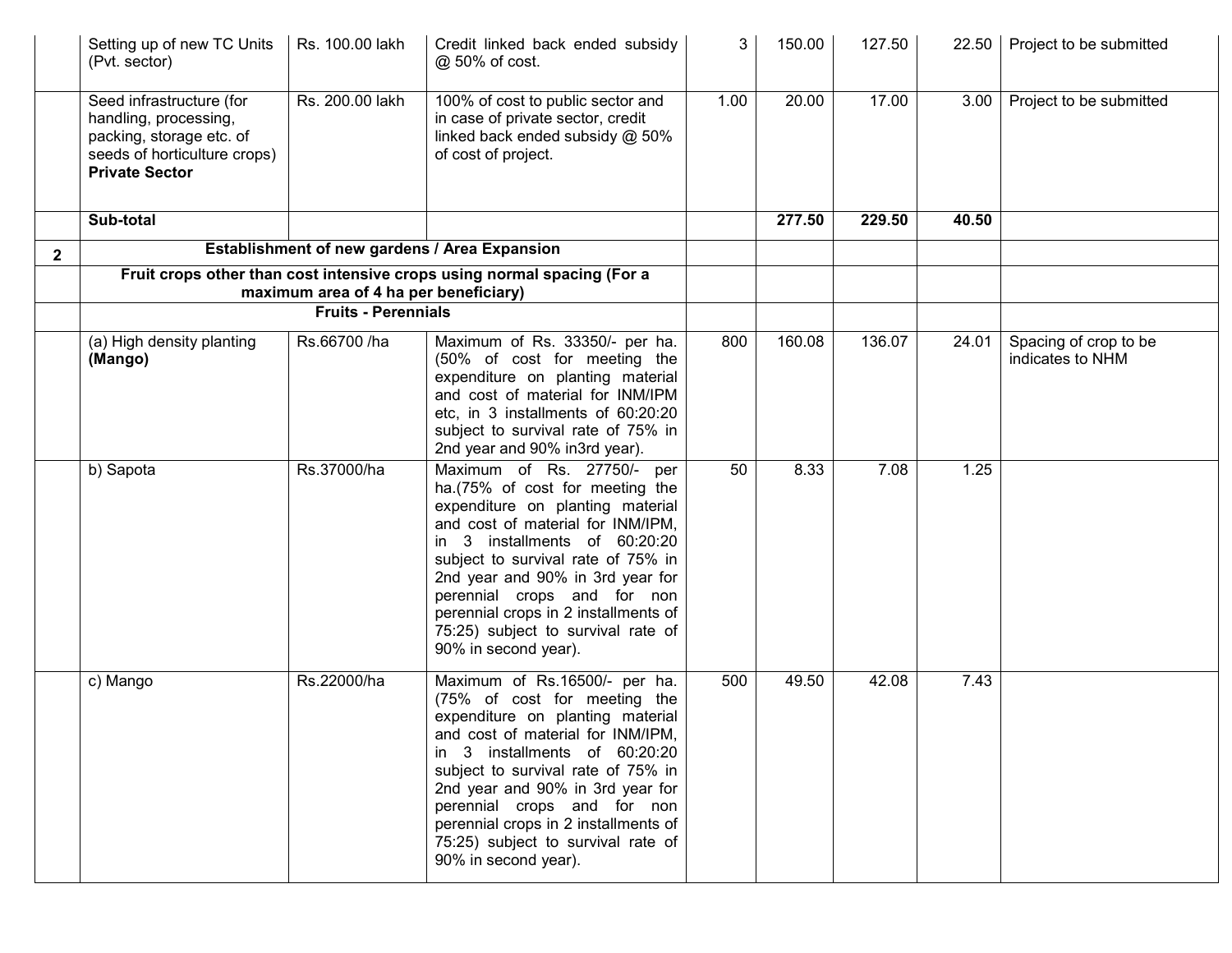| d) Pomegranate      | Rs.40000/ha.         | Maximum of Rs.31500/-<br>per<br>ha.(75% of cost for meeting the<br>expenditure on planting material<br>and cost of material for INM/IPM,<br>in 3 installments of 60:20:20<br>subject to survival rate of 75% in<br>2nd year and 90% in 3rd year for<br>perennial crops and for non<br>perennial crops in 2 installments of<br>75:25) subject to survival rate of<br>90% in second year). | 800  | 144.00 | 122.40 | 21.60 |  |
|---------------------|----------------------|------------------------------------------------------------------------------------------------------------------------------------------------------------------------------------------------------------------------------------------------------------------------------------------------------------------------------------------------------------------------------------------|------|--------|--------|-------|--|
| e) Lime             | Rs.33340             | Maximum of Rs.25005/- per ha.<br>(75% of cost for meeting the<br>expenditure on planting material<br>and cost of material for INM/IPM,<br>in 3 installments of 60:20:20<br>subject to survival rate of 75% in<br>2nd year and 90% in 3rd year for<br>perennial crops and for non<br>perennial crops in 2 installments of<br>75:25) subject to survival rate of<br>90% in second year).   | 350  | 52.51  | 44.63  | 7.88  |  |
| f) Guava            | Rs.21950             | Maximum of Rs.16463/-<br>per<br>ha.(75% of cost for meeting the<br>expenditure on planting material<br>and cost of material for INM/IPM,<br>in 3 installments of 60:20:20<br>subject to survival rate of 75% in<br>2nd year and 90% in 3rd year for<br>perennial crops and for non<br>perennial crops in 2 installments of<br>75:25) subject to survival rate of<br>90% in second year). | 50   | 4.94   | 4.20   | 0.74  |  |
| Sub-total           |                      |                                                                                                                                                                                                                                                                                                                                                                                          | 2550 | 419.35 | 356.45 | 62.90 |  |
|                     | Maintenance (I Year) |                                                                                                                                                                                                                                                                                                                                                                                          |      |        |        |       |  |
| Fruits - Perennials | Rs.33340             | Rs.25005/-<br>Maximum<br>of<br>per<br>ha.(75% of cost for meeting the<br>expenditure on planting material<br>and cost of material for INM/IPM,<br>in 3 installments of 60:20:20<br>subject to survival rate of 75% in<br>2nd year and 90% in 3rd year for<br>perennial crops and for non<br>perennial crops in 2 installments of<br>75:25) subject to survival rate of                   | 2100 | 105.02 | 89.27  | 15.75 |  |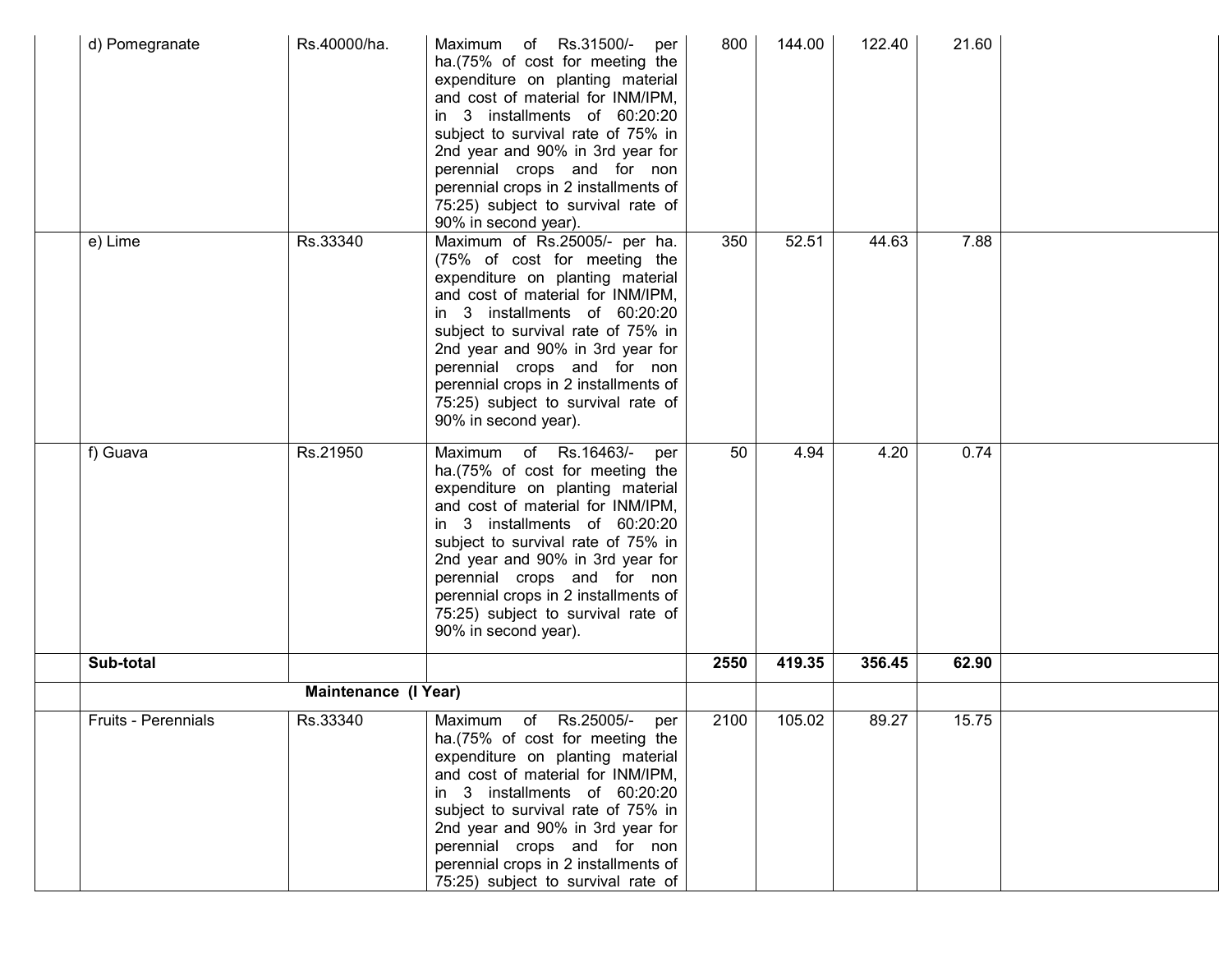|                                     |                              | 90% in second year).                                                                                                                                                                                                              |      |        |        |       |  |
|-------------------------------------|------------------------------|-----------------------------------------------------------------------------------------------------------------------------------------------------------------------------------------------------------------------------------|------|--------|--------|-------|--|
| Sub-total                           |                              |                                                                                                                                                                                                                                   |      | 105.02 | 89.27  | 15.75 |  |
| Fruits - Perennials (II Year)       | do                           | do                                                                                                                                                                                                                                | 3000 | 150.03 | 127.53 | 22.50 |  |
| Sub-total                           |                              |                                                                                                                                                                                                                                   |      | 150.03 | 127.53 | 22.50 |  |
|                                     | Fruits - Non Perennials (ha) |                                                                                                                                                                                                                                   |      |        |        |       |  |
| Papaya                              | Rs.54782/ha                  | Maximum of 27391/- per ha.<br>(50% of cost for meeting the<br>expenditure<br>planting<br>on<br>material and cost of material for<br><b>INM/IPM</b><br>in 2 installments<br>$75:25$ ).                                             | 800  | 164.35 | 139.69 | 24.65 |  |
| Banana (TC)                         | Rs.83204/ha                  | Maximum of Rs. 41602/- per ha.<br>(50 % of cost for meeting the<br>expenditure on planting material<br>and cost of material for INM/IPM<br>etc, in 2 installments of 75:25<br>subject to survival rate of 90% in<br>second year). | 500  | 156.01 | 132.61 | 23.40 |  |
| Sub-total                           |                              |                                                                                                                                                                                                                                   | 1474 | 320.37 | 272.31 | 48.06 |  |
|                                     |                              | Flowers (For a maximum of 2 ha per beneficiary)                                                                                                                                                                                   |      |        |        |       |  |
|                                     | (A) Cut flowers              |                                                                                                                                                                                                                                   |      |        |        |       |  |
| <b>Small &amp; Marginal Farmers</b> | Rs. 70,000 / ha.             | 50% of cost @ Rs.35,000 / ha.<br>limited to 2 ha per beneficiary                                                                                                                                                                  | 100  | 35.00  | 29.75  | 5.25  |  |
| Other farmers                       | do                           | 33 % of cost @ Rs. 23,100 / ha.<br>limited to 2 ha per beneficiary                                                                                                                                                                | 50   | 11.55  | 9.82   | 1.73  |  |
|                                     | (b) Bulbulous flowers        |                                                                                                                                                                                                                                   |      |        |        |       |  |
| <b>Small &amp; Marginal Farmers</b> | Rs. 90,000/ha                | 50% of cost @ Rs.45,000 / ha.<br>limited to 2 ha per beneficiary                                                                                                                                                                  | 100  | 45.00  | 38.25  | 6.75  |  |
| Other farmers                       |                              | 33 % of cost @ Rs. 29,700 / ha.<br>limited to 2 ha per beneficiary                                                                                                                                                                | 50   | 14.85  | 12.62  | 2.23  |  |
|                                     | (c) Loose Flowers            |                                                                                                                                                                                                                                   |      |        |        |       |  |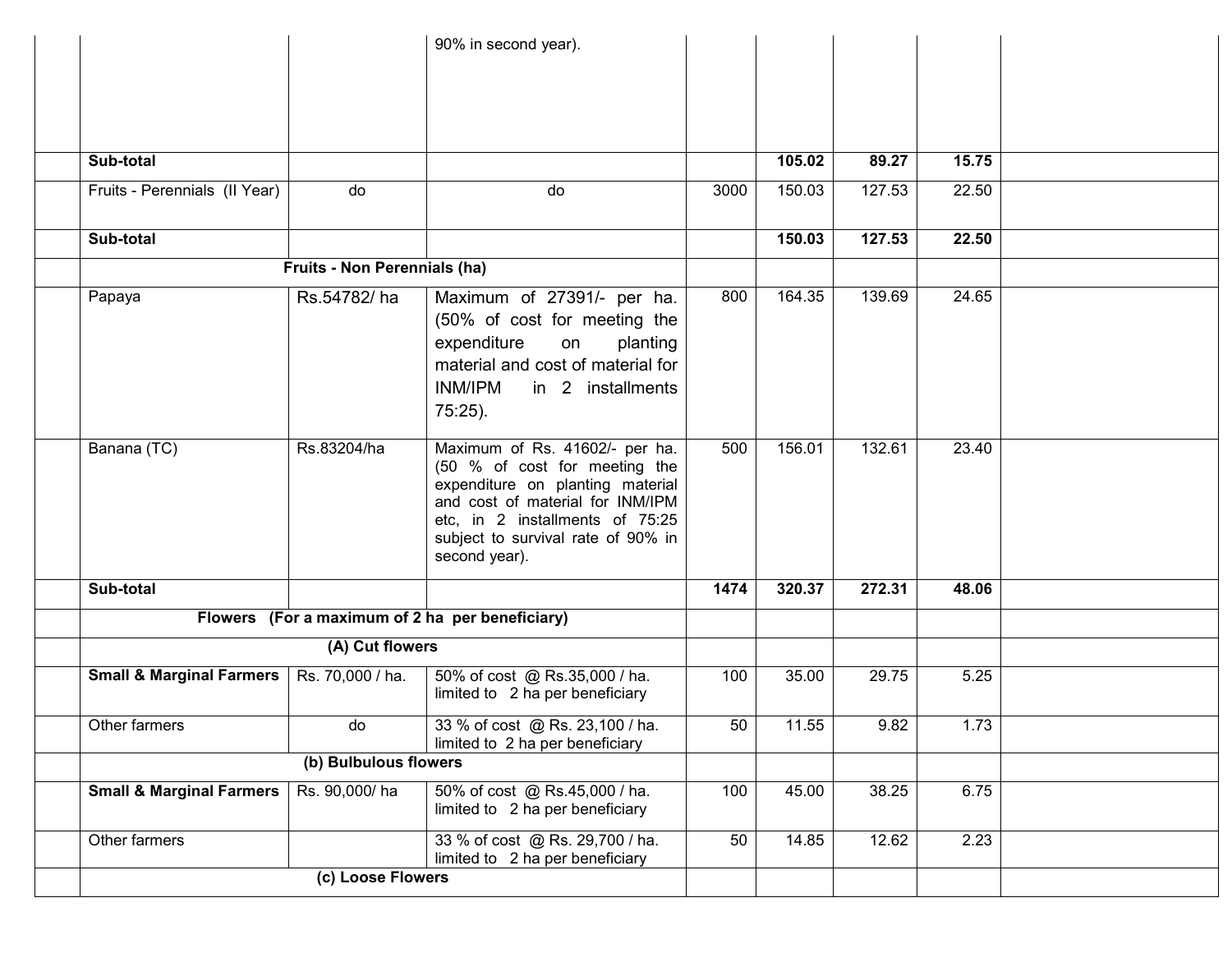|   | <b>Small &amp; Marginal Farmers</b>                                                                                     | Rs. 24,000/ha                                                                  | 50% of cost @ Rs.12,000 / ha.<br>limited to 2 ha per beneficiary                                                                                                                                              | 200             | 24.00  | 20.40  | 3.60  |                                                                                                                                                       |
|---|-------------------------------------------------------------------------------------------------------------------------|--------------------------------------------------------------------------------|---------------------------------------------------------------------------------------------------------------------------------------------------------------------------------------------------------------|-----------------|--------|--------|-------|-------------------------------------------------------------------------------------------------------------------------------------------------------|
|   | Other farmers                                                                                                           |                                                                                | 33 % of cost @ Rs. 7,920 / ha.<br>limited to 4 ha per beneficiary                                                                                                                                             | 303             | 24.00  | 20.40  | 3.60  |                                                                                                                                                       |
|   | Sub-total                                                                                                               |                                                                                |                                                                                                                                                                                                               | 803             | 154.40 | 131.24 | 23.16 |                                                                                                                                                       |
|   |                                                                                                                         |                                                                                | Spices (For a maximum area of 4 ha per beneficiary)                                                                                                                                                           |                 |        |        |       |                                                                                                                                                       |
|   | Seed spices and<br>Rhizomatic Spices.                                                                                   | Rs. 25,000 / ha                                                                | Maximum of Rs. 12,500/- per ha.<br>(50% of cost for meeting the<br>expenditure on planting material<br>and cost of material for INM/IPM<br>etc).                                                              | 500             | 62.50  | 53.13  | 9.38  | Only certified Planting<br>material to be used. TL<br>material to be used only<br>from Public sector agencies<br>like ICAR / SAUs, Govt. farm<br>etc. |
|   | Sub-total                                                                                                               |                                                                                |                                                                                                                                                                                                               |                 | 62.50  | 53.13  | 9.38  |                                                                                                                                                       |
|   | <b>Aromatic Plants</b>                                                                                                  |                                                                                | (For a maximum area of 4 ha per beneficiary)                                                                                                                                                                  |                 |        |        |       |                                                                                                                                                       |
|   | Other aromatic plants                                                                                                   | Rs. 25,000/ha                                                                  | 50% of cost, subject to a maximum<br>of Rs.12,500/- per ha, for meeting<br>the expenditure on planting<br>material and cost of material for<br>INM/IPM etc.                                                   | 50.0            | 6.25   | 5.31   | 0.94  | Only certified Planting<br>material to be used. TL<br>material to be used only<br>from Public sector agencies<br>like ICAR / SAUs, Govt. farm<br>etc. |
|   | Sub-total                                                                                                               |                                                                                |                                                                                                                                                                                                               |                 | 6.25   | 5.31   | 0.94  |                                                                                                                                                       |
| 3 | Rejuvenation/<br>replacement of senile<br>plantation including<br>Canopy management.                                    | Rs.30,000/ha<br>(average)                                                      | 50% of the total cost subject to a<br>maximum of Rs. 15,000/ha to a<br>limited of 2 ha per beneficiary.<br>Actual cost to be claimed based on<br>the nature and requirement of the<br>crop to be rejuvenated. | 1000            | 90.00  | 76.50  | 13.50 | To be implemented as per<br>guidelines circulated                                                                                                     |
| 4 |                                                                                                                         | <b>Creation of Water resources</b>                                             |                                                                                                                                                                                                               |                 |        |        |       |                                                                                                                                                       |
|   | Community tanks/on farm<br>ponds/on farm water<br>reservoirs with use of<br>plastic/RCC lining.                         | Rs. 15.00 lakh<br>/unit in plain<br>areas, Rs.17.25<br>lakh in hilly<br>areas. | 100% of cost for 10 ha                                                                                                                                                                                        | 30              | 450.00 | 382.50 | 67.50 | Efforts to be made for<br>convergence with MNREGS                                                                                                     |
|   | Water harvesting system<br>for individuals - for storage<br>of water in 20m x 20m x 3m<br>ponds/wells @Rs.100.00<br>cum | Rs. 1.20 lakh<br>/unit in plain<br>areas, Rs.1.38<br>lakh in hilly areas       | 50% of cost. Maintenance to be<br>ensured by the beneficiary.                                                                                                                                                 | $\overline{25}$ | 15.00  | 12.75  | 2.25  | -do-                                                                                                                                                  |
|   | Sub-total                                                                                                               |                                                                                |                                                                                                                                                                                                               | 55              | 465.00 | 395.25 | 69.75 |                                                                                                                                                       |
| 5 |                                                                                                                         | <b>Protected cultivation</b>                                                   |                                                                                                                                                                                                               |                 |        |        |       |                                                                                                                                                       |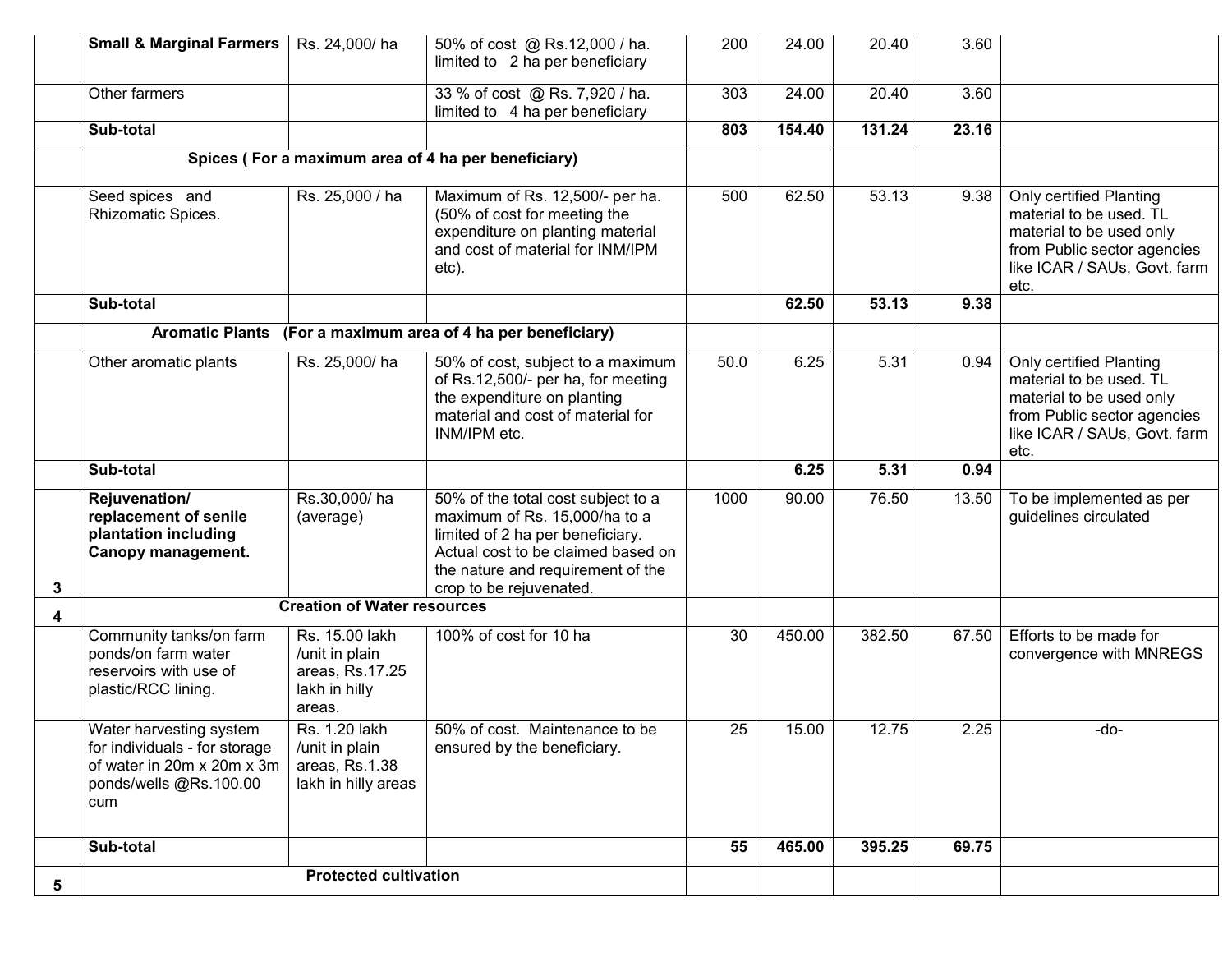|   |                                                                              | 1. Green House structure                       |                                                                                                                      |             |         |         |        |                                                                                                             |
|---|------------------------------------------------------------------------------|------------------------------------------------|----------------------------------------------------------------------------------------------------------------------|-------------|---------|---------|--------|-------------------------------------------------------------------------------------------------------------|
|   | Fan & Pad system                                                             | Rs. 1465/ Sq.m                                 | 50% of the cost limited to 4000<br>Sq.m per beneficiary.                                                             | 1.50        | 109.88  | 93.39   | 16.48  |                                                                                                             |
|   |                                                                              | <b>Green House Naturally ventilated system</b> |                                                                                                                      |             |         |         |        |                                                                                                             |
|   | Tubular structur                                                             | Rs. 935/ Sq.m                                  | 50% of the cost limited to 4000<br>Sq.m per beneficiary.                                                             | 25.00       | 1168.75 | 993.44  | 175.31 |                                                                                                             |
|   |                                                                              | 2. Plastic Mulching                            |                                                                                                                      |             |         |         |        |                                                                                                             |
|   | <b>Plastic Mulching</b>                                                      | Rs. 20,000/ha                                  | 50% of the total cost limited to 2 ha<br>per beneficiary.                                                            | 1500.0      | 150.00  | 127.50  | 22.50  | Name of crops to be<br>indicated                                                                            |
|   |                                                                              | 3. Shade Net House                             |                                                                                                                      |             |         |         |        |                                                                                                             |
|   | Tubular structure                                                            | Rs. 600/ Sq.m                                  | 50% of cost limited to 4000 Sq.m<br>per beneficiary.                                                                 | 30.00       | 900.00  | 765.00  | 135.00 |                                                                                                             |
|   | Wooden structure                                                             | Rs. 410/- Sq.m                                 | 50% of cost limited to 20 units<br>(each unit not to exceed 200 Sq.m<br>per beneficiary.                             | 2.00        | 41.00   | 34.85   | 6.15   |                                                                                                             |
|   | Bamboo structure                                                             | Rs. 300/ Sq.m                                  | 50% of cost limited to 20 units<br>(each unit not to exceed 200 sqmt)<br>per beneficiary.                            | 2.00        | 30.00   | 25.50   | 4.50   |                                                                                                             |
|   | <b>Plastic Tunnels</b>                                                       | Rs.30/ Sq.m                                    | 50% of cost limited 1000 sqmt per<br>beneficiary.                                                                    | 2.00        | 3.00    | 2.55    | 0.45   |                                                                                                             |
|   | Anti Bird/Anti Hail Nets                                                     | Rs.20/- per Sq.m                               | 50% of cost limited to 5000 Sq.m<br>per beneficiary.                                                                 | 50.00       | 50.00   | 42.50   | 7.50   |                                                                                                             |
|   | Cost of planting material<br>of high value vegetables<br>grown in poly house | Rs.105/Sq.m                                    | 50% of cost limited to 500 Sq.m<br>per beneficiary.                                                                  | 11.00       | 57.75   | 49.09   | 8.66   |                                                                                                             |
|   | <b>Cost of planting material</b><br>of flowers for poly<br>house             | Rs.500/ Sq.m                                   | 50% of cost limited to 500 Sq.m<br>per beneficiary                                                                   | 4.00        | 100.00  | 85.00   | 15.00  |                                                                                                             |
|   | Sub-total                                                                    |                                                |                                                                                                                      | 1628        | 2610.38 | 2218.82 | 391.56 |                                                                                                             |
| 6 |                                                                              | <b>Management (IPM)</b>                        | Promotion of Integrated Nutrient Management(INM)/ Integrated Pest                                                    |             |         |         |        |                                                                                                             |
|   | Promotion of IPM/INM                                                         | Rs. 2000/ha                                    | 50% of cost subject to a maximum<br>of Rs 1000/ha limited to 4.00 ha/<br>beneficiary.                                | 1600        | 16.00   | 13.60   | 2.40   | To be need based and taken<br>up after identifying problem<br>of pest / disease and nutrient<br>deficiency. |
|   |                                                                              |                                                |                                                                                                                      |             |         |         |        |                                                                                                             |
|   | Bio control lab<br>(Private Sector)                                          | Rs.80 lakhs/ unit                              | Rs. 80 lakh/unit for Public Sector<br>and Rs.40.00 lakh as credit linked<br>back ended subsidy to Private<br>Sector. | $\mathbf 1$ | 40.00   | 34.00   | 6.00   | Project to be submitted                                                                                     |
|   | <b>Plant Health Clinic</b>                                                   |                                                |                                                                                                                      |             |         |         |        |                                                                                                             |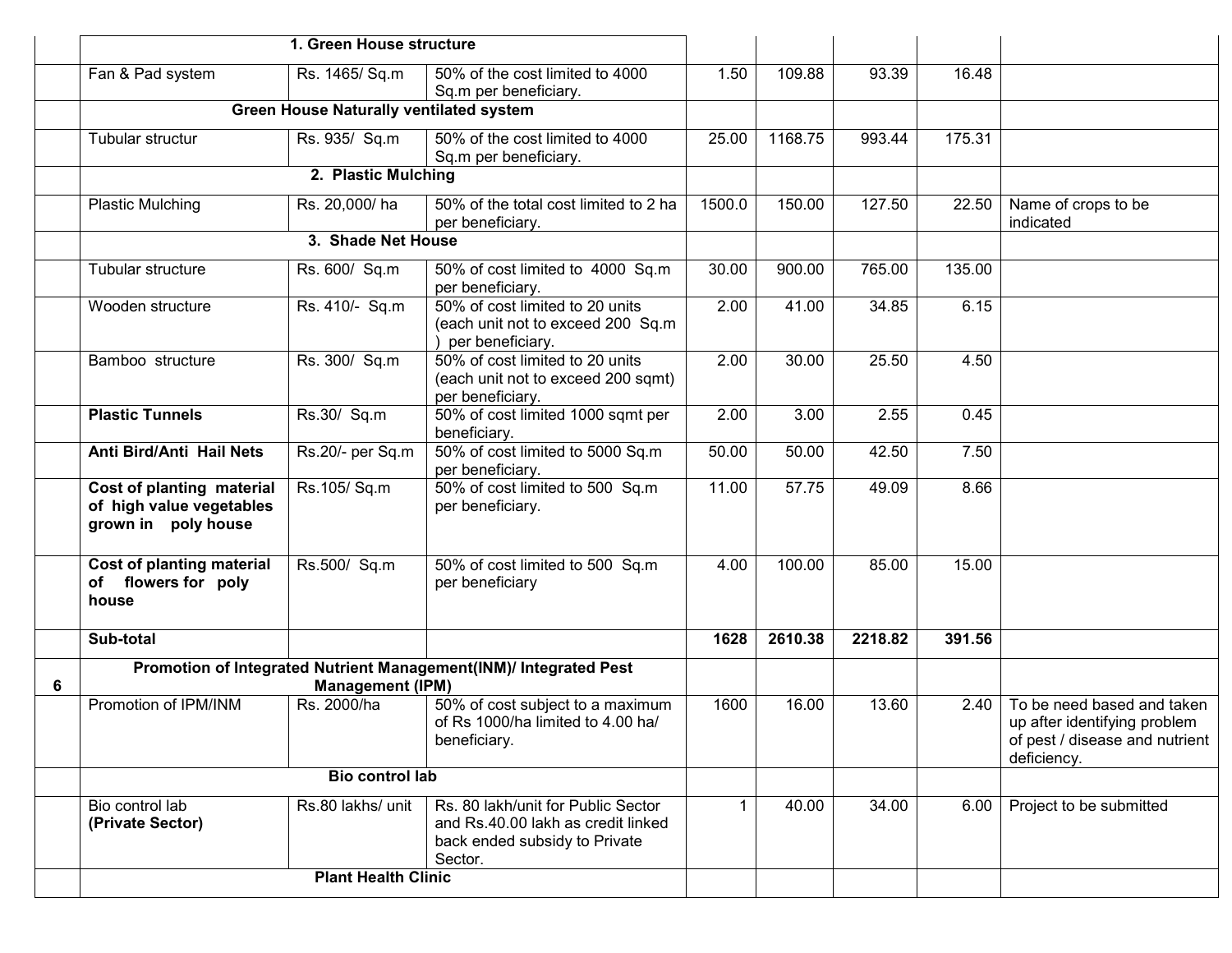|   | <b>Plant Health Clinic</b><br>(Private Sector)                                                  |                                               | Rs. 20 lakhs/ unit   Rs. 20 lakh/unit for Public Sector<br>and Rs.10.00 lakh as credit linked<br>back ended subsidy to Private<br>Sector.                                                                                                                                         | 1           | 10.00  | 8.5    |       | Minutes of SLEC meeting to<br>be submitted along with<br>details of beneficiaries,<br>location, etc to facilitate<br>release of funds. |
|---|-------------------------------------------------------------------------------------------------|-----------------------------------------------|-----------------------------------------------------------------------------------------------------------------------------------------------------------------------------------------------------------------------------------------------------------------------------------|-------------|--------|--------|-------|----------------------------------------------------------------------------------------------------------------------------------------|
|   |                                                                                                 | Leaf /Tissue analysis lab                     |                                                                                                                                                                                                                                                                                   |             |        |        |       |                                                                                                                                        |
|   | Leaf /Tissue analysis lab<br>(Private Sector)                                                   | Rs. 20 lakh/ unit                             | Rs. 20 lakh/unit for Public Sector<br>and Rs.10.00 lakh as credit linked<br>back ended subsidy to Private<br>Sector.                                                                                                                                                              | $\mathbf 1$ | 10.00  | 8.5    | 1.5   | do                                                                                                                                     |
|   | Sub-total                                                                                       |                                               |                                                                                                                                                                                                                                                                                   |             | 76.00  | 64.60  | 11.40 |                                                                                                                                        |
|   |                                                                                                 | <b>Organic Farming</b>                        |                                                                                                                                                                                                                                                                                   |             |        |        |       |                                                                                                                                        |
|   | Adoption of Organic<br>Farming.(II Year)                                                        | Rs. 20,000/ha                                 | 50% of cost limited to Rs.10000/ha<br>for a maximum area of 4 ha. per<br>beneficiary, spread over a period<br>of 3 years involving an assistance<br>of Rs.4000/- in first year and<br>Rs.3000/- each in second & third<br>year. The programme to be linked<br>with certification. | 4000        | 120.00 | 102.00 | 18.00 | Project to be submitted                                                                                                                |
|   | Organic Certification<br>(II)<br>Year)                                                          | Project based                                 | Rs. 5 lakh for a cluster of 50 ha<br>which will include Rs.1.50 lakh in<br>first year, Rs. 1.50 lakh in second<br>year and Rs. 2.00 lakh in third<br>year.                                                                                                                        | 4000        | 120.00 | 102.00 | 18.00 | Project to be submitted                                                                                                                |
|   |                                                                                                 |                                               | Vermi compost Units /organic input production unit                                                                                                                                                                                                                                |             |        |        |       |                                                                                                                                        |
|   | <b>HDPE Vermibed</b>                                                                            | Rs. 10,000 /unit<br>for HDPE<br>Vermibed      | HDPE Vermibed, 50% of cost<br>conforming to the size of 96 cft<br>(12'x4'x2')to be administered on<br>pro-rata basis.                                                                                                                                                             | 1500        | 75     | 63.8   | 11.3  |                                                                                                                                        |
|   | Sub-total                                                                                       |                                               |                                                                                                                                                                                                                                                                                   |             | 315.00 | 267.75 | 47.25 |                                                                                                                                        |
| 7 |                                                                                                 | <b>Pollination support through Beekeeping</b> |                                                                                                                                                                                                                                                                                   |             |        |        |       |                                                                                                                                        |
|   | Honey bee colony                                                                                | Rs. 1400/ colony<br>of 4 frames               | 50% of cost limited to 50 colonies /<br>beneficiary.                                                                                                                                                                                                                              | 1000        | 7.00   | 5.95   | 1.05  | List of Beneficiaries to be<br>furnished.                                                                                              |
|   | Hives                                                                                           | Rs. 1600/ hive                                | 50% of cost limited to 50 colonies /<br>beneficiary.                                                                                                                                                                                                                              | 1000        | 6.00   | 5.10   |       | 0.90 List of Beneficiaries to be<br>furnished.                                                                                         |
|   | Equipment including honey<br>extractor (4 frame), food<br>grade container (30 kg),<br>net, etc. | Rs. 14,000/ set                               | 50% of the cost limited to one set<br>per beneficiary.                                                                                                                                                                                                                            | 10          | 0.70   | 0.60   | 0.11  | List of Beneficiaries to be<br>furnished.                                                                                              |
|   | Sub-total                                                                                       |                                               |                                                                                                                                                                                                                                                                                   | 2010        | 13.70  | 11.65  | 2.06  |                                                                                                                                        |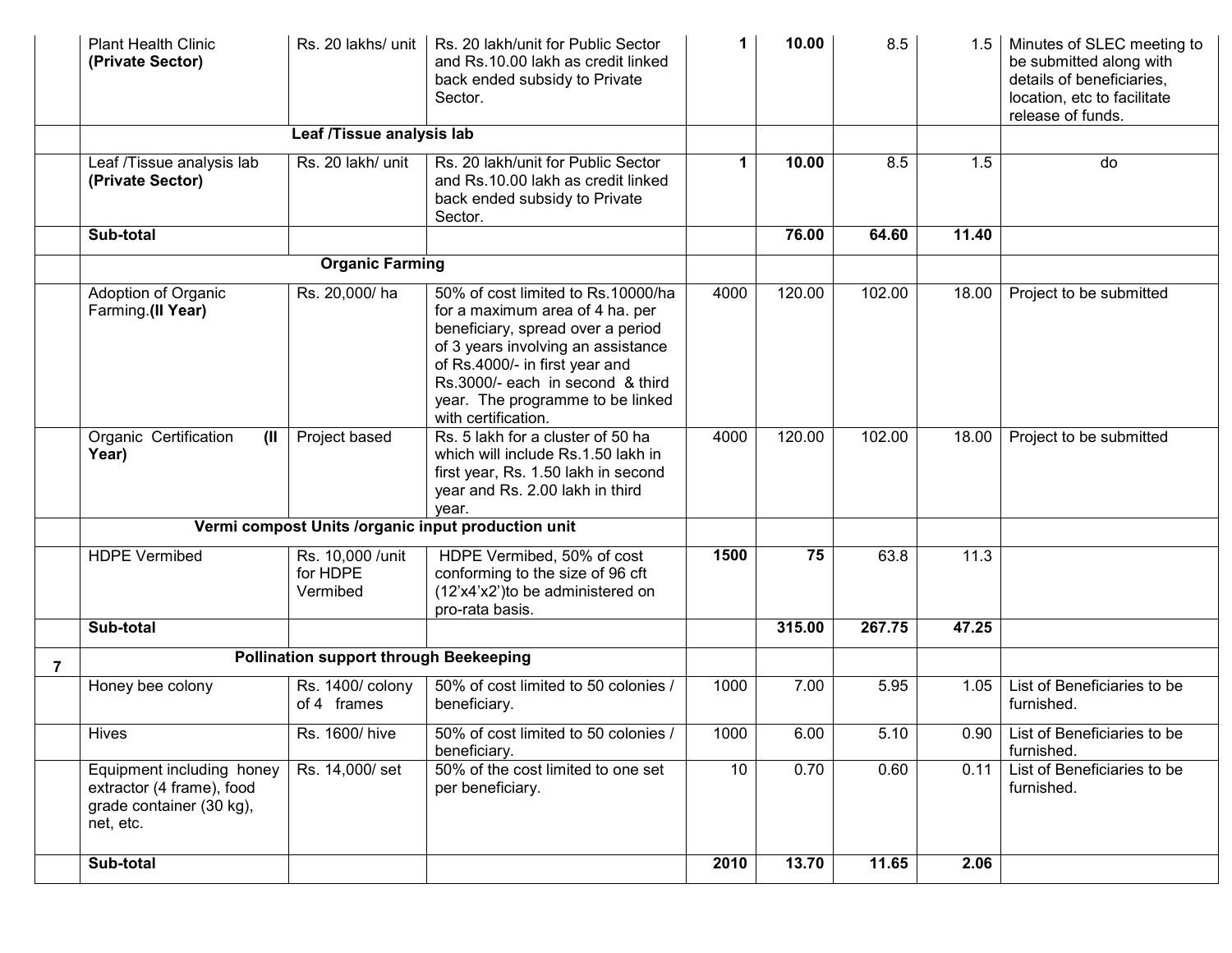| 8  |                                                                                                                                     | <b>Horticulture Mechanization</b>                    |                                                                                                 |      |        |        |       |                                           |
|----|-------------------------------------------------------------------------------------------------------------------------------------|------------------------------------------------------|-------------------------------------------------------------------------------------------------|------|--------|--------|-------|-------------------------------------------|
|    | Power operated<br>machines/tools including<br>Power Saw and Plant<br>Protection equipments etc.                                     | Rs.35,000/- per<br>set                               | 50% of cost limited to one set per<br>beneficiary.                                              | 400  | 70.00  | 59.50  | 10.50 | List of Beneficiaries to be<br>furnished. |
|    | <b>Power Machines</b><br>(upto<br>20 BHP) with rotavator /<br>equipment                                                             | Rs.1,20,000/- per<br>set                             | 50% of cost limited to one set per<br>beneficiary.                                              | 120  | 72.00  | 61.20  | 10.80 | List of Beneficiaries to be<br>furnished. |
|    | Power machines (20 HP &<br>above including<br>accessories /equipments                                                               | Rs. 3,00,000/-<br>per set                            | 50% of cost limited to one set per<br>beneficiary.                                              | 20   | 30.00  | 25.50  | 4.50  | List of Beneficiaries to be<br>furnished. |
|    | Sub-total                                                                                                                           |                                                      |                                                                                                 |      | 172.00 | 146.20 | 25.80 |                                           |
| 9  | <b>Technology</b><br><b>Dissemination through</b><br>demonstration/Front<br><b>Line Demonstration (FLD)</b><br><b>Public Sector</b> | Rs. 25.00 lakh                                       | 75 % of cost in farmers field and<br>100% of cost in farms belonging to<br><b>Public Sector</b> |      | 5.00   | 4.25   | 0.75  | Project to be submitted                   |
| 10 | Human Resource Development (HRD)                                                                                                    |                                                      |                                                                                                 |      |        |        |       |                                           |
|    | <b>Training of farmers</b>                                                                                                          |                                                      |                                                                                                 |      |        | 0.00   | 0.00  |                                           |
|    | Within the District (one day)                                                                                                       | Rs.400/day per<br>farmer excluding<br>transport      | 100% of the cost.                                                                               | 1000 | 4.00   | 3.40   | 0.60  |                                           |
|    | Within the State (one day)                                                                                                          | Rs. 750/day per<br>farmer excluding<br>transport     | 100% of the cost.                                                                               | 1000 | 7.50   | 6.38   | 1.13  |                                           |
|    | Outside the State (one day)                                                                                                         | Rs. 1000/day<br>per farmer<br>excluding<br>transport | 100% of the cost.                                                                               | 1000 | 10.00  | 8.50   | 1.50  |                                           |
|    | <b>Exposure visit of farmers</b>                                                                                                    |                                                      |                                                                                                 |      |        |        |       |                                           |
|    | Within the District (one day)                                                                                                       | Rs.250/day per<br>farmer excluding<br>transport      | 100% of the cost.                                                                               | 3000 | 7.50   | 6.38   | 1.13  |                                           |
|    | Within the State (one day)                                                                                                          | Rs. 300/day per<br>farmer excluding<br>transport     | 100% of the cost.                                                                               | 750  | 2.25   | 1.91   | 0.34  |                                           |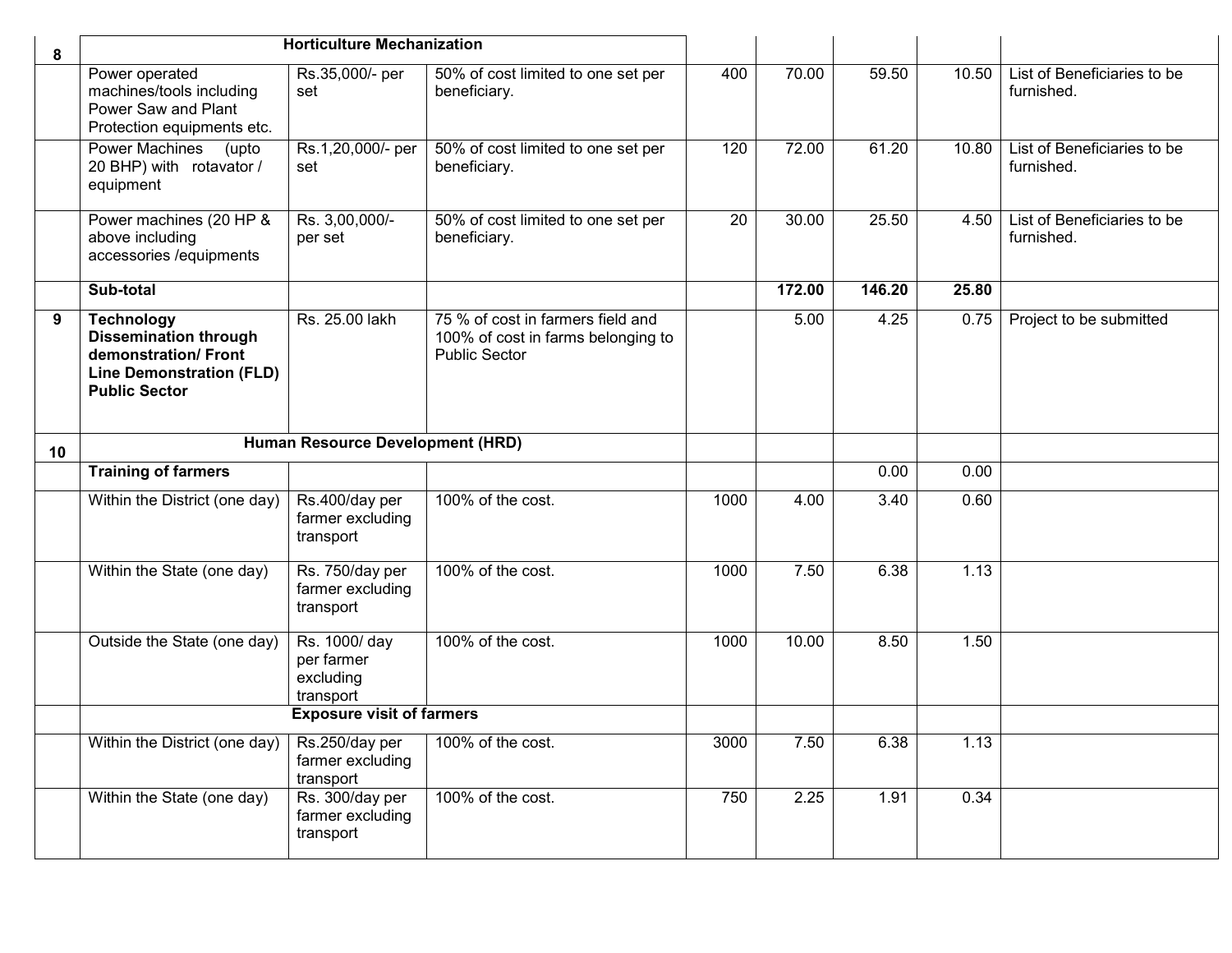|    | Outside the State (one day)                                                     | Rs. 600/day per<br>farmer excluding<br>transport                 | 100% of the cost.                                                                                                                                                                                                                                                                       | 750            | 4.50    | 3.83    | 0.68   |                                                                                                                                        |
|----|---------------------------------------------------------------------------------|------------------------------------------------------------------|-----------------------------------------------------------------------------------------------------------------------------------------------------------------------------------------------------------------------------------------------------------------------------------------|----------------|---------|---------|--------|----------------------------------------------------------------------------------------------------------------------------------------|
|    |                                                                                 |                                                                  | Training / study tour of technical staff/ field functionaries                                                                                                                                                                                                                           |                |         |         |        |                                                                                                                                        |
|    | Within the State                                                                | Rs.200/day per<br>participant plus<br>TA/DA, as<br>admissible    | 100% of the cost.                                                                                                                                                                                                                                                                       | 2000           | 4.00    | 3.40    | 0.60   |                                                                                                                                        |
|    | Study tour to progressive<br>States/ units (group of<br>minimum 5 participants) | Rs.650.00/day<br>per participant<br>plus TA/DA, as<br>admissible | 100% of the cost.                                                                                                                                                                                                                                                                       | 1000           | 6.50    | 5.53    | 0.98   |                                                                                                                                        |
|    | Outside India                                                                   | Rs. 5.00 lakh /<br>participant                                   | 100% of the cost on actual basis.                                                                                                                                                                                                                                                       |                | 0.00    | 0.00    | 0.00   | Project to be submitted                                                                                                                |
|    | Sub-total                                                                       |                                                                  |                                                                                                                                                                                                                                                                                         |                | 51.25   | 39.31   | 6.94   |                                                                                                                                        |
| 11 |                                                                                 | <b>INTEGRATED POST HARVEST MANAGEMENT</b>                        |                                                                                                                                                                                                                                                                                         |                |         |         | 0.00   |                                                                                                                                        |
|    | Pack house / On farm<br>collection & storage unit                               | Rs. 3.00 Lakh/<br>per unit with size<br>of 9Mx6M                 | 50% of the capital cost.                                                                                                                                                                                                                                                                | 100            | 150.00  | 127.50  | 22.50  | Minutes of SLEC meeting to<br>be submitted along with<br>details of beneficiaries,<br>location, etc to facilitate<br>release of funds. |
|    | Pre-cooling unit                                                                | Rs.15.00 lakh for<br>6 MT capacity                               | Credit linked back-ended subsidy<br>@ 40% of the cost of project in<br>general areas and 55% in case<br>Hilly & Scheduled areas for<br>individual entrepreneurs.                                                                                                                        | $\overline{5}$ | 30.00   | 25.50   | 4.50   | Project to be submitted                                                                                                                |
|    | Mobile pre cooling unit                                                         | Rs. 24.00<br>lakh/unit for 5 MT<br>capacity                      | Credit linked back-ended subsidy<br>@40% of the cost of project in<br>General areas for 5MT capacity.                                                                                                                                                                                   | $\overline{2}$ | 19.20   | 16.32   | 2.88   | Project to be submitted                                                                                                                |
|    | Cold storage units<br>(Construction/expansion/M<br>odernization)                | Rs. 6000/MT for<br>5000 MT<br>capacity                           | Credit linked back-ended subsidy<br>@ 40% of the capital cost of<br>project in general areas and 55%<br>in case of Hilly & Scheduled areas<br>in respect of only those units which<br>adopt new technologies and<br>include insulation, humidity control<br>and fin coil cooling system | 20             | 2200.00 | 1870.00 | 330.00 | Project to be submitted                                                                                                                |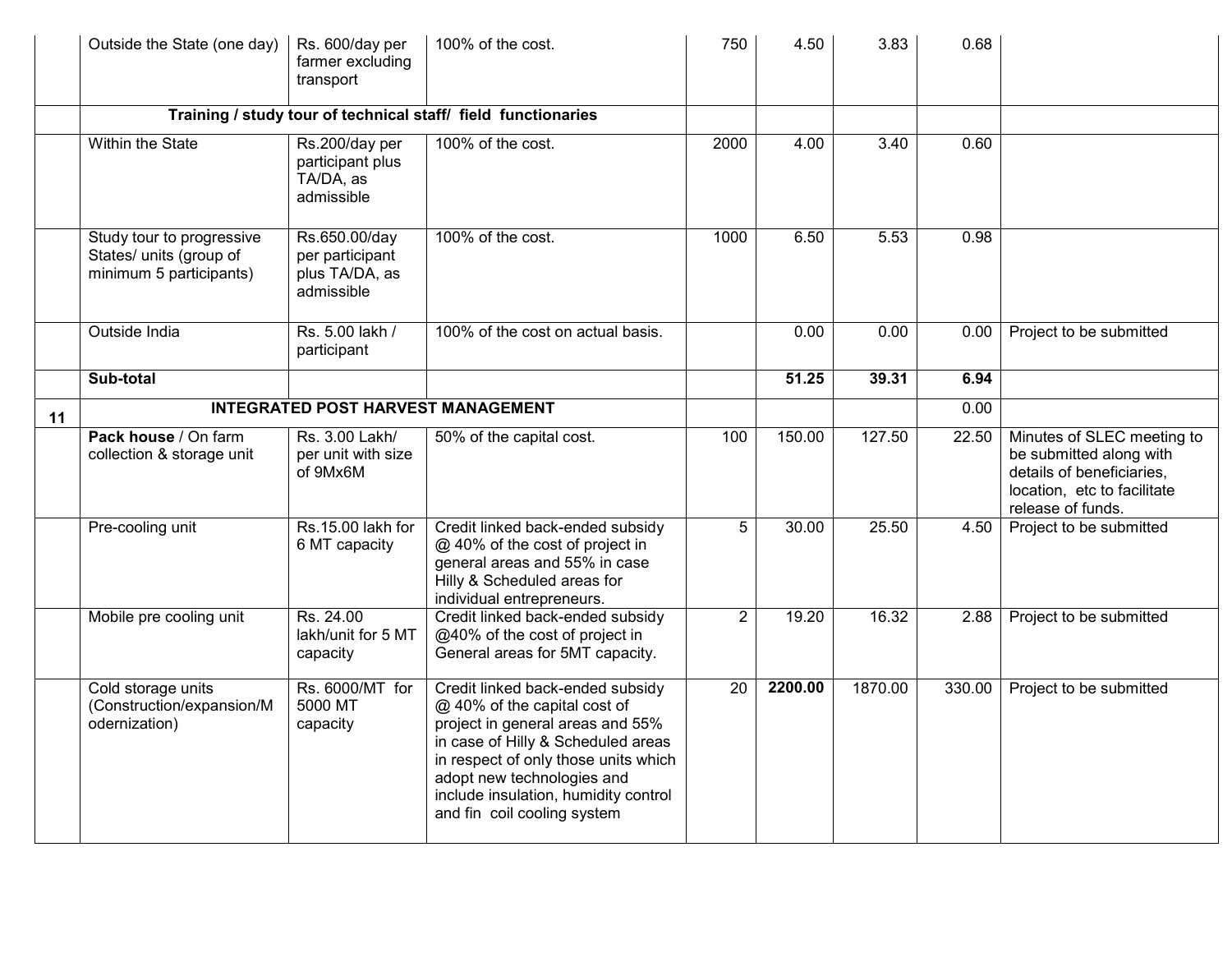|    | C.A/M.A. Storage units -                        | Rs. 32,000/ MT<br>for 5000 MT<br>capacity    | Credit linked back-ended subsidy<br>@40% of the cost of project in<br>General areas.                                                                                               | $\overline{2}$ | 500.00  | 425.00  | 75.00  | Project to be submitted                                                                                                                          |
|----|-------------------------------------------------|----------------------------------------------|------------------------------------------------------------------------------------------------------------------------------------------------------------------------------------|----------------|---------|---------|--------|--------------------------------------------------------------------------------------------------------------------------------------------------|
|    | Refer vans/ containers                          | Rs. 24.00 lakh/<br>unit for 6 MT<br>capacity | Credit linked back-ended subsidy<br>@40% of the cost of project in<br>General areas.                                                                                               | $\overline{2}$ | 19.20   | 16.32   | 2.88   | Project to be submitted                                                                                                                          |
|    | Primary/ Mobile / Minimal<br>processing unit    | Rs. 24.00<br>lakh/unit.                      | $-do-$                                                                                                                                                                             | 4              | 38.40   | 32.64   | 5.76   | Project to be submitted                                                                                                                          |
|    | Ripening chamber                                | Rs. 6000/MT for<br>5000 MT<br>capacity       | -do-                                                                                                                                                                               | 20             | 400.00  | 340.00  | 60.00  | Project to be submitted                                                                                                                          |
|    | Evaporative / low energy<br>cool chamber (8 MT) | Rs.4.00 lakh /unit                           | 50% of the total cost.                                                                                                                                                             | 1              | 2.00    | 1.70    | 0.30   | Minutes of SLEC meeting to<br>be submitted along with<br>details of beneficiaries,<br>location, etc to facilitate<br>release of funds.           |
|    | Preservation unit (low cost)                    | Rs.2.00 lakh /unit<br>for new unit.          | 50% of the total cost.                                                                                                                                                             | 1              | 1.00    | 0.85    | 0.15   | Minutes of SLEC meeting to<br>be submitted along with<br>details of beneficiaries,<br>location, bank loan etc to<br>facilitate release of funds. |
|    | Low cost onion storage<br>structure (25 MT)     | Rs.1.00 lakh per<br>unit                     | 50% of the total cost.                                                                                                                                                             | 10             | 5.00    | 4.25    | 0.75   | do                                                                                                                                               |
|    | Pusa Zero energy cool<br>chamber (100 kg)       | Rs. 4000 per unit                            | 50% of the total cost.                                                                                                                                                             | 1              | 0.04    | 0.03    | 0.01   | do                                                                                                                                               |
|    | Sub-total                                       |                                              |                                                                                                                                                                                    |                | 3364.84 | 2860.11 | 504.73 |                                                                                                                                                  |
| 12 |                                                 | <b>PRODUCE</b>                               | ESTABLISHMENT OF MARKETING INFRASTRUCTURE FOR HORTICULTURAL                                                                                                                        |                |         |         |        |                                                                                                                                                  |
|    | 1. Terminal markets                             | Rs.150.00<br>crore/project                   | 25% to 40% (limited to Rs.50.00<br>crore) as Public-Private<br>Partnership mode through<br>competitive bidding, in accordance<br>with operational guidelines issued<br>separately. | 1              | 20.00   | 17.00   | 3.00   | Project to be submitted                                                                                                                          |
|    |                                                 |                                              |                                                                                                                                                                                    |                |         |         |        |                                                                                                                                                  |
|    | Wholesale markets                               | Rs.100.00<br>crore/project                   | Credit linked back-ended subsidy<br>@ 25% of the capital cost of<br>project in general areas and<br>33.33% in case of Hilly &<br>Scheduled areas for individual<br>entrepreneurs.  |                | 10.00   | 8.50    | 1.50   | Project to be submitted                                                                                                                          |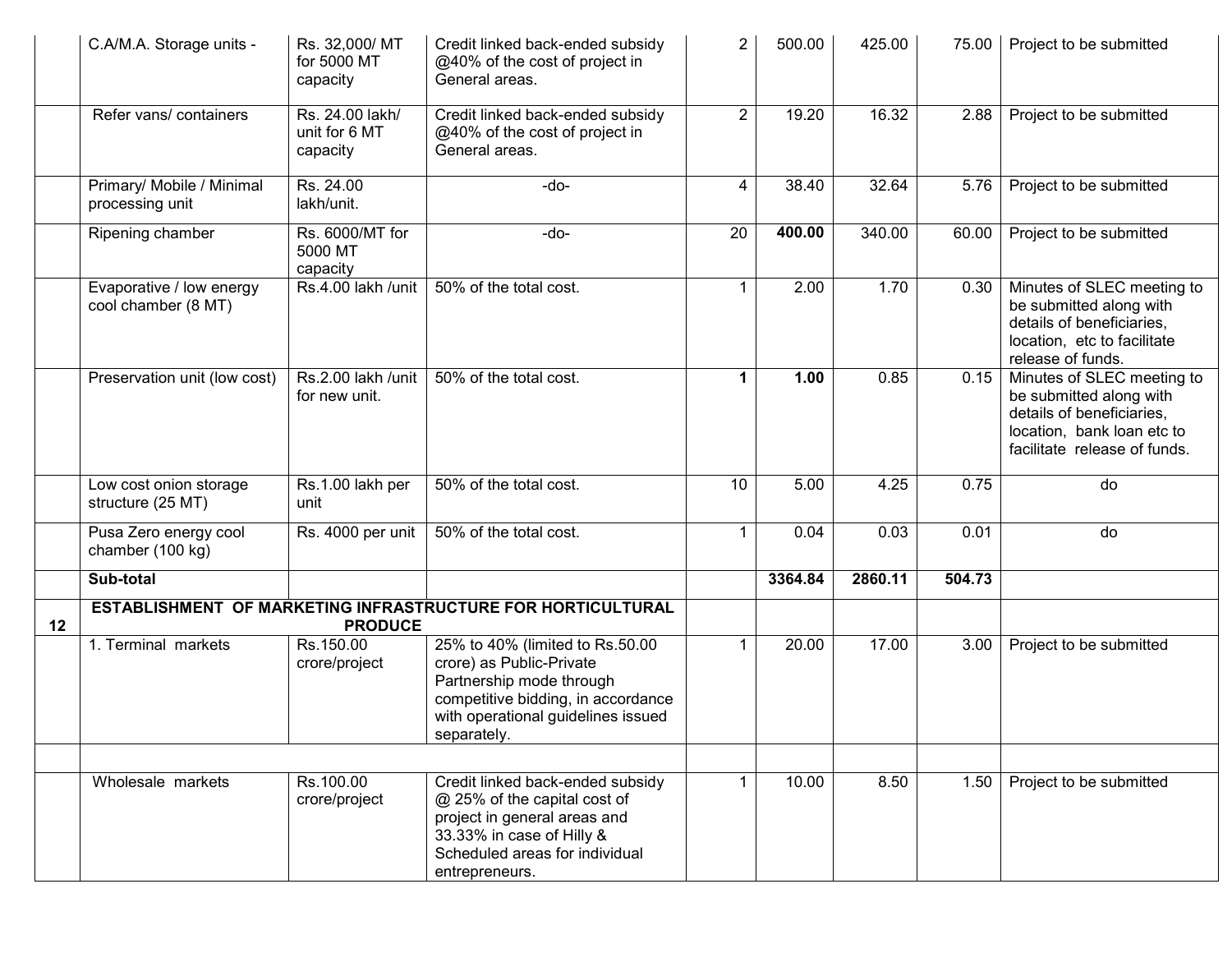|    | Rural Markets/ Apni<br>mandies/Direct markets                                                                                                                                 | Rs. 20 lakh/ unit                                                                                                                                     | Credit linked back-ended subsidy<br>@ 40% of the capital cost of<br>project in general areas and 55%<br>in case of Hilly & Scheduled areas<br>for individual entrepreneurs.  | $\overline{2}$ | 16.00  | 13.60  | 2.40  | Project to be submitted                                                                                                                       |
|----|-------------------------------------------------------------------------------------------------------------------------------------------------------------------------------|-------------------------------------------------------------------------------------------------------------------------------------------------------|------------------------------------------------------------------------------------------------------------------------------------------------------------------------------|----------------|--------|--------|-------|-----------------------------------------------------------------------------------------------------------------------------------------------|
|    |                                                                                                                                                                               |                                                                                                                                                       |                                                                                                                                                                              |                |        |        |       |                                                                                                                                               |
|    | Retail Markets/ outlets<br>(environmentally controlled)                                                                                                                       | Rs. 10.00 lakh<br>/unit                                                                                                                               | Credit linked back-ended subsidy<br>@ 40% of the capital cost of<br>project in general areas and 55%<br>in case of Hilly & Scheduled areas<br>for individual entrepreneurs.  | 5              | 20.00  | 17.00  | 3.00  | Project to be submitted                                                                                                                       |
|    | Static/Mobile Vending Cart/<br>platform with cool chamber.                                                                                                                    | Rs. 30,000/ unit                                                                                                                                      | 50% of total cost.                                                                                                                                                           | 5              | 0.75   | 0.64   | 0.11  | Minutes of SLEC meeting to<br>be submitted along with<br>details of beneficiaries,<br>location, etc to facilitate<br>release of funds.        |
|    | Functional Infrastructure:<br>for collection, sorting/<br>grading, packing units etc                                                                                          | Rs.15.00<br>lakh/unit                                                                                                                                 | Credit linked back-ended subsidy<br>@ 40% of the capital cost of<br>project in general areas and 55 %<br>in case of Hilly & Scheduled areas<br>for individual entrepreneurs. | 8              | 48.00  | 40.80  | 7.20  | Project to be submitted                                                                                                                       |
|    | Market extension, quality<br>awareness & market led<br>extension activities for<br>fresh products                                                                             | Rs. 3.00 lakh per<br>event.                                                                                                                           | 100% assistance to State<br>Government /SHM/Public Sector<br>Agencies.                                                                                                       | 4              | 12.00  | 10.20  | 1.80  | Minutes of SLEC meeting to<br>be submitted along with<br>details of themes,<br>participants, location, etc to<br>facilitate release of funds. |
|    | Sub-total                                                                                                                                                                     |                                                                                                                                                       |                                                                                                                                                                              |                | 126.75 | 107.74 | 19.01 |                                                                                                                                               |
| 13 |                                                                                                                                                                               | <b>Mission Management</b>                                                                                                                             |                                                                                                                                                                              |                |        |        |       |                                                                                                                                               |
|    | <b>State &amp; Districts Mission</b><br>Offices and implementing<br>agencies for administrative<br>expenses, project,<br>preparation,<br>computerization,<br>contingency etc. | 5% of total<br>annual<br>expenditure on<br>the basis of<br>appraised needs<br>to State<br>Horticulture<br>Mission (SHM) /<br>implementing<br>Agencies | 100%assistance.                                                                                                                                                              |                | 26.06  | 22.15  | 3.91  | Fund to be utilized @ 5% of<br>actual expenditure incurred<br>by the SHM.                                                                     |
|    | Institutional Strengthening,<br>hire of vehicles,<br>hardware/software etc                                                                                                    | Project based                                                                                                                                         | 100% assistance.                                                                                                                                                             |                | 20     | 16.87  | 2.98  | Project to be submitted                                                                                                                       |
|    | Hardware/software.                                                                                                                                                            | Project based                                                                                                                                         |                                                                                                                                                                              |                |        |        |       | Project to be submitted                                                                                                                       |